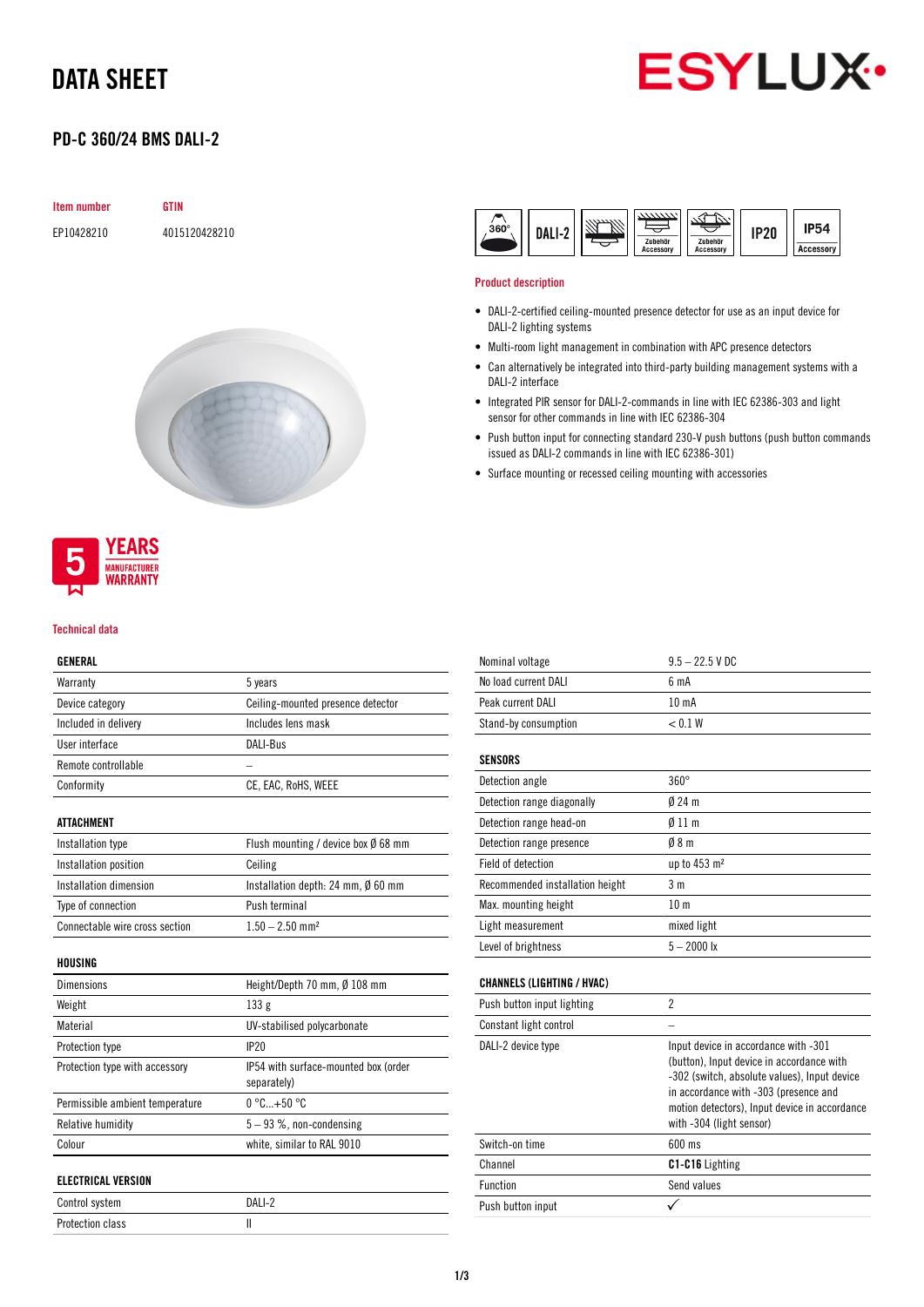



## PD-C 360/24 BMS DALI-2

## Item number GTIN

EP10428210 4015120428210

## Factory settings

| GENERAL     |       | / HVAC)<br><b>ICUTINO</b><br><b>UNANNEL</b><br>. I G N |                    |
|-------------|-------|--------------------------------------------------------|--------------------|
| Sensitivity | 100 % | Channel                                                | <b>C1</b> Lighting |
|             |       |                                                        |                    |

## Accessories

| <b>Product designation</b>      | Item number | <b>Product description</b>                                                                | <b>GTIN</b>   |
|---------------------------------|-------------|-------------------------------------------------------------------------------------------|---------------|
| Cover                           |             |                                                                                           |               |
| COMPACT COVER SET 24/32 SR      | EP10425431  | Cover set for COMPACT series, 24 m/32 m, consists of cover and design ring, silver        | 4015120425431 |
| COMPACT COVER SET 24/32 BK      | EP00007491  | Cover set for COMPACT series, 24 m/32 m, consists of cover and design ring, black         | 4015120007491 |
| <b>Mounting</b>                 |             |                                                                                           |               |
| COMPACT MOUNTING BOX IP20 SM WH | EP10425370  | Surface-mounted box for COMPACT series, IP20, white                                       | 4015120425370 |
| COMPACT MOUNTING BOX IP20 SM SR | EP10425387  | Surface-mounted box for COMPACT series, IP20, silver                                      | 4015120425387 |
| COMPACT MOUNTING BOX IP54 SM WH | EP10425905  | Surface-mounted box for COMPACT series, IP54, white                                       | 4015120425905 |
| COMPACT MOUNTING BOX IP54 SM SR | EP10425912  | Surface-mounted box for COMPACT series, IP54, silver                                      | 4015120425912 |
| MOUNTING SET IP20 FM 62 WH      | EP10425929  | Recessed ceiling mounting set includes installation bracket and dust-protected box, 62 mm | 4015120425929 |
| COMPACT MOUNTING BOX IP54 SM BK | EP10426940  | Surface-mounted box for COMPACT series, IP54, black                                       | 4015120426940 |
| COMPACT MOUNTING BOX IP20 SM BK | EP10426933  | Surface-mounted box for COMPACT series, IP20, black                                       | 4015120426933 |

## Protection

BASKET GUARD ROUND LARGE EM10425608 Basket guard for presence and motion detectors and smoke detectors, Ø 180 mm, height 90 mm 4015120425608

| <b>Dimension drawing</b>                             | <b>Field of detections</b>                               | <b>Detection range</b>           |                  |
|------------------------------------------------------|----------------------------------------------------------|----------------------------------|------------------|
| $Ø108$ mm<br>$060$ mm<br>$\mathbb{R}$<br>24<br>46 mm | <b>CARD AT ANY</b><br>D<br>涵<br>$360^\circ$<br>Territors | Diagonally (A)                   | $Ø$ 24 m         |
|                                                      |                                                          | $\blacksquare$ Frontal (B)       | $\emptyset$ 11 m |
|                                                      |                                                          | $\blacksquare$ Presence area (C) | $\emptyset$ 8 m  |